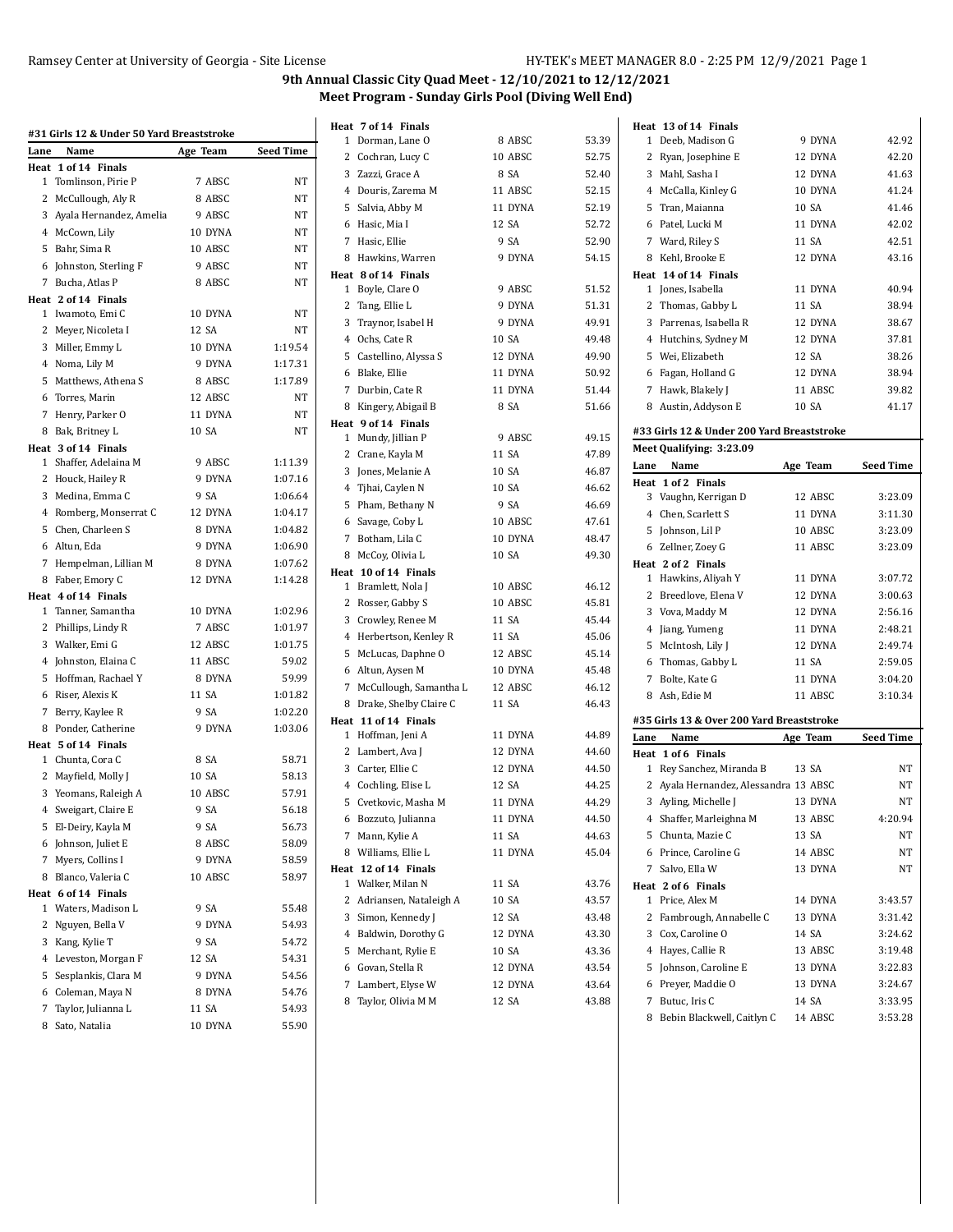|      | Heat 3 (#35 Girls 13 & Over 200 Yard Breaststroke) |                  |                  |
|------|----------------------------------------------------|------------------|------------------|
| 1    | King, Ella C                                       | 13 DYNA          | 3:16.87          |
|      | 2 Cole, Mabry F                                    | 15 ABSC          | 3:14.07          |
|      | 3 Taylor, Shadia N                                 | 13 SA            | 3:11.36          |
|      | 4 Jensen, Arden R                                  | 13 SA            | 3:02.30          |
|      | 5 Jayakumar, Nila R                                | 13 DYNA          | 3:04.82          |
|      | 6 Overway, Mina                                    | 13 DYNA          | 3:12.48          |
|      | 7 Hobbs, Sophierose R                              | 14 ABSC          | 3:14.13          |
|      | 8 Williams, Zoe O                                  | 13 DYNA          | 3:18.04          |
|      | Heat 4 of 6 Finals                                 |                  |                  |
|      | 1 Turner, Elin E                                   | 14 ABSC          | 2:57.17          |
|      | 2 Ishikawa, Sophia                                 | 17 SA            | 2:55.89          |
|      | 3 Deeb, Emily G                                    | 13 DYNA          | 2:53.79          |
|      | 4 Letsch, Emmie M                                  | 13 SA            | 2:52.20          |
|      | 5 Britt, Mackenzie G                               | 13 SA            | 2:53.25          |
|      | 6 Ripps, Janie V                                   | 15 ABSC          | 2:54.26          |
| 7    | Houston, Evie G                                    | 13 DYNA          | 2:56.46          |
|      | 8 Greene, Emma A                                   | 15 ABSC          | 2:57.65          |
|      | Heat 5 of 6 Finals                                 |                  |                  |
|      | 1 Griffin, Cassedy C                               | 14 SA            | 2:51.64          |
|      | 2 Dubin, Mylee L                                   | 15 DYNA          | 2:49.47          |
|      | 3 Wang, Can                                        | 13 DYNA          | 2:47.76          |
|      | 4 Levy, Shirel                                     | 13 SA            | 2:44.94          |
|      | 5 Dodson, Amelia K                                 | 15 SA            | 2:46.79          |
|      | 6 Baldwin, Anna M                                  | 15 DYNA          | 2:48.88          |
|      | 7 Harding, Riley M                                 | 13 ABSC          | 2:51.25          |
| 8    | Jones, Hannah-Lisa K                               | 14 DYNA          | 2:51.74          |
|      | Heat 6 of 6 Finals                                 |                  |                  |
|      | 1 Kler, Camdyn A                                   | 16 DYNA          | 2:43.74          |
|      | 2 Bates, Martha K                                  | 13 ABSC          | 2:36.50          |
|      |                                                    |                  |                  |
|      | 3 Becraft, Rakel K                                 | 14 DYNA          | 2:35.15          |
|      | 4 Avelar, Nicole                                   | 15 ABSC          | 2:33.54          |
| 5    | Modglin, Sydney                                    | 14 DYNA          | 2:34.54          |
|      | 6 Tang, Katie M                                    | 14 DYNA          | 2:35.25          |
| 7    | Teyner, Kailey R                                   | 14 ABSC          | 2:37.67          |
| 8    | Hayes, Addie L                                     | 17 ABSC          | 2:44.49          |
|      |                                                    |                  |                  |
|      | #37 Girls 12 & Under 100 Yard Butterfly            |                  |                  |
| Lane | Name                                               | Age Team         | <b>Seed Time</b> |
| Heat | 1 of 5 Finals                                      |                  |                  |
|      | 3 Canaway, Piper M                                 | 9 DYNA           | NT               |
|      | 4 Rosser, Gabby S                                  | 10 ABSC          | NT               |
|      | 5 Haynes, Josie A                                  | 9 DYNA           | NΤ               |
| 1    | Heat 2 of 5 Finals<br>Murphy, Piper K              | 10 DYNA          | NΤ               |
| 2    |                                                    | 12 SA            | NT               |
|      | Wehbe, Kristen A                                   |                  | NΤ               |
|      | 3 Leveston, Morgan F<br>4 Mackay, Laila G          | 12 SA<br>10 DYNA | 1:55.38          |
|      |                                                    | 12 ABSC          | NT               |
|      | 5 McLucas, Daphne O                                | 12 ABSC          |                  |
| 7    | 6 Tomlinson, Bailey A                              | 11 ABSC          | NT<br>NT         |
|      | Hawk, Blakely J<br>Heat 3 of 5 Finals              |                  |                  |
| 1    | Neace, Lauren C                                    | 12 ABSC          | 1:42.33          |
|      | 2 Govan, Stella R                                  | 12 DYNA          | 1:41.94          |
|      | 3 Kehl, Brooke E                                   | 12 DYNA          | 1:35.50          |
|      | 4 Castellino, Alyssa S                             | 12 DYNA          | 1:30.88          |
|      | 5 Williams, Ellie L                                | 11 DYNA          | 1:33.44          |
|      | 6 Lambert, Ava J                                   | 12 DYNA          | 1:37.02          |
|      | 7 Blake, Ellie                                     | 11 DYNA          | 1:42.07          |

|                     | Heat 4 of 5 Finals                      |                    |                    |
|---------------------|-----------------------------------------|--------------------|--------------------|
| 1                   | Mahl, Sasha I                           | 12 DYNA            | 1:28.59            |
|                     | 2 McCalla, Kinley G                     | 10 DYNA            | 1:23.38            |
|                     | 3 Zafft, Aleah H                        | 12 SA              | 1:19.65            |
|                     | 4 Ryan, Josephine E                     | 12 DYNA            | 1:18.34            |
|                     | 5 Jiang, Yumeng                         | 11 DYNA            | 1:19.14            |
|                     | 6 Wei, Elizabeth                        | 12 SA              | 1:21.10            |
|                     | 7 Patel, Lucki M                        | 11 DYNA            | 1:28.53            |
|                     | 8 Carter, Ellie C                       | 12 DYNA            | 1:28.78            |
|                     | Heat 5 of 5 Finals                      |                    |                    |
|                     | 1 Van Staden, Mila K                    | 10 SA              | 1:16.71            |
|                     | 2 Parrenas, Isabella R                  | 12 DYNA            | 1:13.79            |
| 3                   | McCormack, Anna Read R                  | 12 SA              | 1:10.07            |
|                     | 4 Cochling, Elise L                     | 12 SA              | 1:08.01            |
|                     | 5 Waters, Ella J                        | 12 SA              | 1:08.81            |
|                     | 6 El-Deiry, Rhea M                      | 12 SA              | 1:10.10            |
|                     | 7 Hutchins, Sydney M                    | 12 DYNA            | 1:16.55            |
|                     | 8 Taylor, Olivia M M                    | 12 SA              | 1:17.01            |
|                     | #39 Girls 13 & Over 100 Yard Butterfly  |                    |                    |
| Lane                | Name                                    | Age Team           | <b>Seed Time</b>   |
|                     | Heat 1 of 12 Finals                     |                    |                    |
|                     | 3 Ayala Hernandez, Alessandra 13 ABSC   |                    | NΤ                 |
|                     | 4 Welin, Malou E                        | 13 DYNA            | NΤ                 |
|                     | 5 Champney, Caroline L                  | 13 SA              | NΤ                 |
|                     | 6 Chunta, Mazie C                       | 13 SA              | NΤ                 |
|                     | Heat 2 of 12 Finals                     |                    |                    |
| 1                   | Rodriguez, Isabella                     | 13 DYNA            | 1:40.32            |
|                     | 2 Selvakumar, Lekha N                   | 13 DYNA            | 1:35.13            |
|                     | 3 Fambrough, Annabelle C                | 13 DYNA            | 1:30.90            |
|                     | 4 Jones, Samantha A                     | 13 SA              | 1:30.12            |
|                     | 5 Overway, Mina                         | 13 DYNA            | 1:30.20            |
|                     | 6 Salvo, Ella W                         | 13 DYNA            | 1:33.42            |
|                     | 7 Prince, Caroline G                    | 14 ABSC            | 1:37.15            |
| 8                   | Ayling, Michelle J                      | 13 DYNA            | 1:43.12            |
|                     | Heat 3 of 12 Finals                     |                    |                    |
|                     | 1 Smith, Lynnette                       | 13 ABSC            | 1:26.56            |
|                     | 2 Hobbs, Sophierose R                   | 14 ABSC            | 1:26.28            |
|                     | 3 Hayes, Callie R                       | 13 ABSC            | 1:24.67            |
|                     | 4 King, Ella C                          | 13 DYNA            | 1:23.86            |
|                     | 5 Yeomans, Carson R                     | 13 ABSC            | 1:24.18            |
|                     | 6 Toro, Mariela S                       | 14 SA              | 1:25.35            |
| 7                   | Cochran, Kate V                         | 13 SA              | 1:26.46            |
| 8                   | Reilly, Makenna P                       | 15 SA              | 1:27.52            |
|                     | Heat 4 of 12 Finals<br>Kler, Camdyn A   | 16 DYNA            |                    |
| 1                   |                                         |                    | 1:21.48            |
| 2<br>3              | Preyer, Maddie O                        | 13 DYNA<br>14 DYNA | 1:20.36<br>1:20.00 |
|                     | Etingof, Alex V                         |                    |                    |
| $\overline{4}$<br>5 | Cole, Mabry F                           | 15 ABSC            | 1:19.24            |
|                     |                                         |                    |                    |
|                     | Williams, Zoe O                         | 13 DYNA            | 1:19.24            |
| 6                   | Houston, Evie G                         | 13 DYNA            | 1:20.24            |
| 7<br>8              | Jayakumar, Nila R<br>Britt, Mackenzie G | 13 DYNA<br>13 SA   | 1:21.37<br>1:21.72 |

| Heat 5 of 12 Finals                            |                    |                    |
|------------------------------------------------|--------------------|--------------------|
| Wilson, Reese T<br>$\mathbf{1}$                | 13 DYNA            | 1:18.93            |
| $\overline{2}$<br>Durbin, Laura A              | 13 DYNA            | 1:17.39            |
| 3<br>Hampton, Heidi L                          | 15 DYNA            | 1:16.83            |
| 4 Jones, Hannah-Lisa K                         | 14 DYNA            | 1:15.95            |
| 5<br>Butoiu, Victoria M                        | 13 DYNA            | 1:15.95            |
| Taylor, Shadia N<br>6                          | 13 SA              | 1:16.93            |
| 7<br>Turner, Elin E                            | 14 ABSC            | 1:18.33            |
| 8 Woodard, Ella M                              | 14 DYNA            | 1:18.95            |
| Heat 6 of 12 Finals                            |                    |                    |
| He, Alethea L<br>$\mathbf{1}$                  | 14 ABSC            | 1:15.26            |
| $\mathbf{2}$<br>Jayakumar, Isha R              | 13 DYNA            | 1:14.84            |
| 3 Lo Faro, Lidia A                             | 14 DYNA            | 1:13.88            |
| 4 Turcotte, Kaela E                            | 13 DYNA            | 1:13.62            |
| 5<br>Shine, Lea                                | 15 DYNA<br>14 DYNA | 1:13.78            |
| 6 Price, Alex M<br>$\overline{7}$              | 15 DYNA            | 1:14.48            |
| Gerdes, Victoria S<br>8 Peters, Sonia A        | 15 DYNA            | 1:14.97<br>1:15.41 |
| Heat 7 of 12 Finals                            |                    |                    |
| Johnson, Caroline E<br>1                       | 13 DYNA            | 1:12.80            |
| 2<br>Lampa, Audrey L                           | 14 DYNA            | 1:12.70            |
| 3<br>Haynes, Nora C                            | 14 DYNA            | 1:11.44            |
| 4 Davis, Charlotte A                           | 13 DYNA            | 1:10.77            |
| 5<br>Fuchs, Sadie G                            | 14 DYNA            | 1:10.89            |
| 6 Sedykh, Sasha L                              | 13 DYNA            | 1:12.38            |
| Harding, Riley M<br>7                          | 13 ABSC            | 1:12.77            |
| 8 Heffner, Kaela A                             | 13 SA              | 1:13.42            |
| Heat 8 of 12 Finals                            |                    |                    |
| Robinson, Maggie E<br>1                        | 16 SA              | 1:10.07            |
| 2<br>Teague, Chloe J                           | 16 SA              | 1:09.45            |
| Streeter, Catherine F<br>3                     | 16 SA              | 1:08.94            |
| Turcotte, Olivia M<br>4                        | 13 DYNA            | 1:08.10            |
| 5<br>Jung, Julia H                             | 13 SA              | 1:08.51            |
| 6 Schaffer, Caroline R                         | 15 DYNA            | 1:09.16            |
| Evans, Caroline G<br>7                         | 16 DYNA            | 1:09.49            |
| 8 Szabo, Aida S                                | 13 SA              | 1:10.73            |
| Heat 9 of 12 Finals                            |                    |                    |
| Ripps, Janie V<br>1                            | 15 ABSC            | 1:07.74            |
| Baldwin, Anna M<br>2                           | 15 DYNA            | 1:06.83            |
| 3 Richard, Hailey E                            | 14 DYNA            | 1:06.38            |
| 4<br>Hayes, Addie L                            | 17 ABSC            | 1:06.18            |
| 5<br>Shen, Lori                                | 13 DYNA            | 1:06.23            |
| Rey Sanchez, Miranda B<br>6                    | 13 SA              | 1:06.56            |
| Lewis, Erin A<br>7                             | 17 DYNA            | 1:07.14            |
| 8 Pursner, Rebecca J                           | 16 ABSC            | 1:07.93            |
| Heat 10 of 12 Finals<br>Robertson, Leah E<br>1 | 14 SA              | 1:05.90            |
| 2<br>Kennedy, Alice J                          | 17 ABSC            | 1:05.66            |
| 3 Skillen, Emily K                             | 15 SA              | 1:05.52            |
| 4 Webb, Ansley E                               | 14 DYNA            | 1:05.43            |
| 5 Simon, Brianna G                             | 17 DYNA            | 1:05.52            |
| 6 Dodson, Amelia K                             | 15 SA              | 1:05.60            |
| Hope, Maddie P<br>7                            | 17 ABSC            | 1:05.79            |
| Mulford, Sydney J                              |                    | 1:05.94            |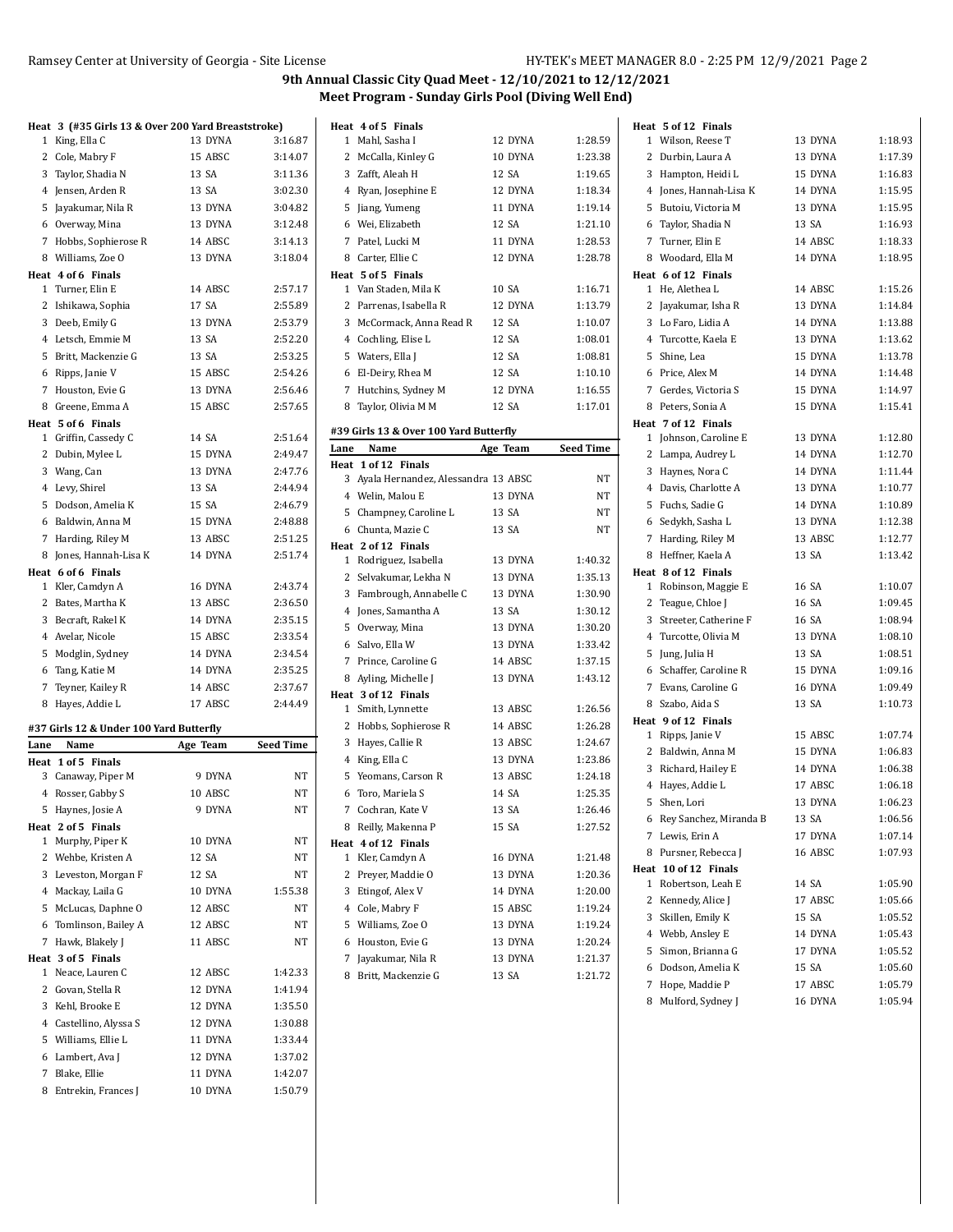|      | Heat 11 (#39 Girls 13 & Over 100 Yard Butterfly) |          |                  | Heat 5 of 16 Finals                   |         |         | Heat 11 of 16 Finals     |         |         |
|------|--------------------------------------------------|----------|------------------|---------------------------------------|---------|---------|--------------------------|---------|---------|
|      | 1 Xiao, Catherine J                              | 14 DYNA  | 1:04.99          | 1 Walker, Emi G                       | 12 ABSC | 1:40.75 | 1 Hawkins, Warren        | 9 DYNA  | 1:16.31 |
|      | 2 Ishikawa, Sophia                               | 17 SA    | 1:04.27          | 2 Riser, Alexis K                     | 11 SA   | 1:37.37 | 2 Bozzuto, Julianna      | 11 DYNA | 1:16.08 |
|      | 3 Young, Ximena                                  | 14 ABSC  | 1:03.57          | 3 Dorman, Lane O                      | 8 ABSC  | 1:36.22 | 3 Entrekin, Frances J    | 10 DYNA | 1:15.35 |
|      | 4 Dillon, Ella L                                 | 14 ABSC  | 1:03.47          | 4 Coleman, Maya N                     | 8 DYNA  | 1:35.68 | 4 Ash, Edie M            | 11 ABSC | 1:14.38 |
|      | 5 Alexander, Brooke E                            | 16 SA    | 1:03.49          | 5 Merchant, Rylie E                   | 10 SA   | 1:35.82 | 5 Ward, Riley S          | 11 SA   | 1:15.04 |
|      | 6 Burrowes, Antonita J                           | 16 SA    | 1:04.19          | 6 Johnson, Lil P                      | 10 ABSC | 1:36.80 | 6 Altun, Aysen M         | 10 DYNA | 1:15.99 |
|      | 7 Ackert, Ansley M                               | 14 DYNA  | 1:04.79          | 7 Houck, Hailey R                     | 9 DYNA  | 1:39.78 | 7 Breedlove, Elena V     | 12 DYNA | 1:16.27 |
|      | 8 Sakaris, Hannah R                              | 13 SA    | 1:05.28          | 8 Sesplankis, Clara M                 | 9 DYNA  | 1:42.31 | 8 Traynor, Isabel H      | 9 DYNA  | 1:16.79 |
|      | Heat 12 of 12 Finals                             |          |                  | Heat 6 of 16 Finals                   |         |         | Heat 12 of 16 Finals     |         |         |
|      | 1 Becraft, Rakel K                               | 14 DYNA  | 1:02.86          | 1 Tanner, Samantha                    | 10 DYNA | 1:35.25 | 1 Baldwin, Dorothy G     | 12 DYNA | 1:13.92 |
|      | 2 Halbach, Ansley E                              | 16 ABSC  | 1:02.14          | 2 Blanco, Valeria C                   | 10 ABSC | 1:33.81 | 2 Botham, Lila C         | 10 DYNA | 1:13.48 |
|      | 3 Amike, Nicole O                                | 13 SA    | 1:01.70          | 3 Sweigart, Claire E                  | 9 SA    | 1:33.46 | 3 Tomlinson, Bailey A    | 12 ABSC | 1:12.38 |
|      | 4 Avelar, Nicole                                 | 15 ABSC  | 1:01.12          | 4 McCoy, Olivia L                     | 10 SA   | 1:32.57 | 4 Chen, Scarlett S       | 11 DYNA | 1:11.24 |
|      | 5 Alewine-Flores, Aubree-Clare 15 ABSC           |          | 1:01.28          | 5 McCown, Lily                        | 10 DYNA | 1:32.80 | 5 Cvetkovic, Masha M     | 11 DYNA | 1:11.84 |
|      | 6 Markott, Teagan M                              | 13 DYNA  | 1:01.79          | 6 Hasic, Mia I                        | 12 SA   | 1:33.79 | 6 Crowley, Renee M       | 11 SA   | 1:12.95 |
|      | 7 Modglin, Sydney                                | 14 DYNA  | 1:02.43          | 7 Savage, Coby L                      | 10 ABSC | 1:34.10 | 7 Neace, Lauren C        | 12 ABSC | 1:13.88 |
|      | 8 Hultgren, Virginia Jane T                      | 15 DYNA  | 1:03.00          | 8 Myers, Collins I                    | 9 DYNA  | 1:35.37 | 8 Murphy, Piper K        | 10 DYNA | 1:14.20 |
|      |                                                  |          |                  | Heat 7 of 16 Finals                   |         |         | Heat 13 of 16 Finals     |         |         |
|      | #41 Girls 12 & Under 100 Yard Freestyle          |          |                  | 1 Romberg, Monserrat C                | 12 DYNA | 1:32.17 | 1 Bolte, Kate G          | 11 DYNA | 1:11.02 |
| Lane | Name                                             | Age Team | <b>Seed Time</b> | 2 Cochran, Lucy C                     | 10 ABSC | 1:31.39 | 2 Deeb, Madison G        | 9 DYNA  | 1:10.93 |
|      | Heat 1 of 16 Finals                              |          |                  | 3 Kingery, Abigail B                  | 8 SA    | 1:29.39 | 3 McCullough, Samantha L | 12 ABSC | 1:09.45 |
|      | 1 Caldwell, Katie R                              | 8 SA     | NT               | 4 Henry, Parker O                     | 11 DYNA | 1:27.86 | 4 Taylor, Olivia M M     | 12 SA   | 1:09.28 |
|      | 2 Johnston, Sterling F                           | 9 ABSC   | NT               | 5 Mayfield, Molly J                   | 10 SA   | 1:28.31 | 5 Mahl, Sasha I          | 12 DYNA | 1:09.42 |
|      | 3 Wehbe, Tayana A                                | 9 SA     | NT               | 6 Yeomans, Raleigh A                  | 10 ABSC | 1.30.46 | 6 Van Staden, Mila K     | 10 SA   | 1:10.79 |
|      | 4 Ayala Hernandez, Amelia                        | 9 ABSC   | NT               | 7 Hasic, Ellie                        | 9 SA    | 1:32.15 | 7 Lambert, Ava J         | 12 DYNA | 1:10.99 |
|      | 5 El-Deiry, Kayla M                              | 9 SA     | NT               | 8 Ochs, Cate R                        | 10 SA   | 1:32.20 | 8 Drake, Shelby Claire C | 11 SA   | 1:11.20 |
|      | 6 Kang, Kylie T                                  | 9 SA     | NT               | Heat 8 of 16 Finals                   |         |         | Heat 14 of 16 Finals     |         |         |
|      | 7 Hoffman, Rachael Y                             | 8 DYNA   | NT               | 1 Nguyen, Bella V                     | 9 DYNA  | 1:27.58 | 1 McCalla, Kinley G      | 10 DYNA | 1:08.81 |
|      | Heat 2 of 16 Finals                              |          |                  | 2 Haynes, Josie A                     | 9 DYNA  | 1:26.47 | 2 Patel, Lucki M         | 11 DYNA | 1:07.35 |
|      | 1 Torres, Marin                                  | 12 ABSC  | NT               | 3 Nelson, Sidney A                    | 10 DYNA | 1:26.01 | 3 Zellner, Zoey G        | 11 ABSC | 1:06.41 |
|      | 2 Meyer, Nicoleta I                              | 12 SA    | NT               | 4 Mundy, Jillian P                    | 9 ABSC  | 1:24.11 | 4 McIntosh, Lily J       | 12 DYNA | 1:06.19 |
|      | 3 Boyle, Clare O                                 | 9 ABSC   | 2:09.62          | 5 Tran, Maianna                       | 10 SA   | 1:24.48 | 5 Adriansen, Nataleigh A | 10 SA   | 1:06.23 |
|      | 4 McCullough, Aly R                              | 8 ABSC   | 2:02.76          | 6 Bramlett, Nola J                    | 10 ABSC | 1:26.18 | 6 Vaughn, Kerrigan D     | 12 ABSC | 1:06.53 |
|      | 5 Phillips, Lindy R                              | 7 ABSC   | 2:03.50          | 7 Douris, Zarema M                    | 11 ABSC | 1:26.48 | 7 Simon, Kennedy J       | 12 SA   | 1:07.47 |
|      | 6 Noma, Lily M                                   | 9 DYNA   | 2:14.30          | 8 Durbin, Cate R                      | 11 DYNA | 1:27.61 | 8 Carter, Ellie C        | 12 DYNA | 1:08.85 |
|      | 7 Wehbe, Kristen A                               | 12 SA    | NT               | Heat 9 of 16 Finals                   |         |         | Heat 15 of 16 Finals     |         |         |
|      | 8 Iwamoto, Emi C                                 | 10 DYNA  | NT               | 1 Salvia, Abby M                      | 11 DYNA | 1.23.56 | 1 Jones, Isabella        | 11 DYNA | 1:04.87 |
|      | Heat 3 of 16 Finals                              |          |                  | 2 Sato, Natalia                       | 10 DYNA | 1:23.52 | 2 Wei, Elizabeth         | 12 SA   | 1:03.66 |
|      | 1 Tomlinson, Pirie P                             | 7 ABSC   | 2:02.57          | 3 Hoffman, Jeni A                     | 11 DYNA | 1:22.29 | 3 Ryan, Josephine E      | 12 DYNA | 1:03.28 |
|      | 2 Singleton, Ellaina E                           | 11 SA    | 1:59.23          | 4 Pham, Bethany N                     | 9 SA    | 1:21.84 | 4 Mann, Kylie A          | 11 SA   | 1:02.74 |
|      | 3 Johnson, Juliet E                              | 8 ABSC   | 1:55.47          | 5 Govan, Stella R                     | 12 DYNA | 1:22.01 | 5 Hawkins, Aliyah Y      | 11 DYNA | 1:02.98 |
|      | 4 Shaffer, Adelaina M                            | 9 ABSC   | 1:54.72          | 6 Tang, Ellie L                       | 9 DYNA  | 1:22.32 | 6 Jiang, Yumeng          | 11 DYNA | 1:03.32 |
|      | 5 Altun, Eda                                     | 9 DYNA   | 1:54.81          | 7 Medina, Emma C                      | 9 SA    | 1:23.53 | 7 Vova, Maddy M          | 12 DYNA | 1:04.28 |
|      | 6 Matthews, Athena S                             | 8 ABSC   | 1:58.91          | 8 Mackay, Laila G                     | 10 DYNA | 1:23.74 | 8 Zafft, Aleah H         | 12 SA   | 1:05.08 |
|      | 7 Singleton, Ellexia A                           | 8 SA     | 2:00.65          | Heat 10 of 16 Finals                  |         |         | Heat 16 of 16 Finals     |         |         |
|      | 8 Chen, Charleen S                               | 8 DYNA   | 2:02.58          | 1 Bahr, Sima R                        | 10 ABSC | 1.20.46 | 1 Hurley, Maggie M       | 12 DYNA | 1:02.14 |
|      | Heat 4 of 16 Finals                              |          |                  | 2 Tjhai, Caylen N                     | 10 SA   | 1:19.48 | 2 Fagan, Holland G       | 12 DYNA | 1:01.18 |
|      | 1 Hempelman, Lillian M                           | 8 DYNA   | 1:49.65          | 3 Herbertson, Kenley R                | 11 SA   | 1:17.46 | 3 El-Deiry, Rhea M       | 12 SA   | 1:00.48 |
|      | 2 Ponder, Catherine                              | 9 DYNA   | 1:47.21          | 4 Castellino, Alyssa S                | 12 DYNA | 1:16.92 | 4 Hicks, Claire V        | 12 SA   | 57.86   |
|      | 3 Johnston, Elaina C                             | 11 ABSC  | 1:44.87          |                                       |         |         |                          |         | 59.26   |
|      | 4 Berry, Kaylee R                                | 9 SA     | 1:43.66          | 5 Blake, Ellie<br>6 Maloney, Amanda A | 11 DYNA | 1:17.08 | 5 Stedman, Decker E      | 11 DYNA |         |
|      | 5 Chunta, Cora C                                 | 8 SA     | 1:43.69          |                                       | 11 DYNA | 1:19.12 | 6 Cochling, Elise L      | 12 SA   | 1:00.51 |
|      | 6 Faber, Emory C                                 | 12 DYNA  | 1:46.17          | 7 Canaway, Piper M                    | 9 DYNA  | 1:20.38 | 7 McCormack, Anna Read R | 12 SA   | 1:01.65 |
|      | 7 Bucha, Atlas P                                 | 8 ABSC   | 1:49.02          | 8 Crane, Kayla M                      | 11 SA   | 1:20.62 | 8 Lambert, Elyse W       | 12 DYNA | 1:02.58 |
|      | 8 Miller, Emmy L                                 | 10 DYNA  | 1:52.56          |                                       |         |         |                          |         |         |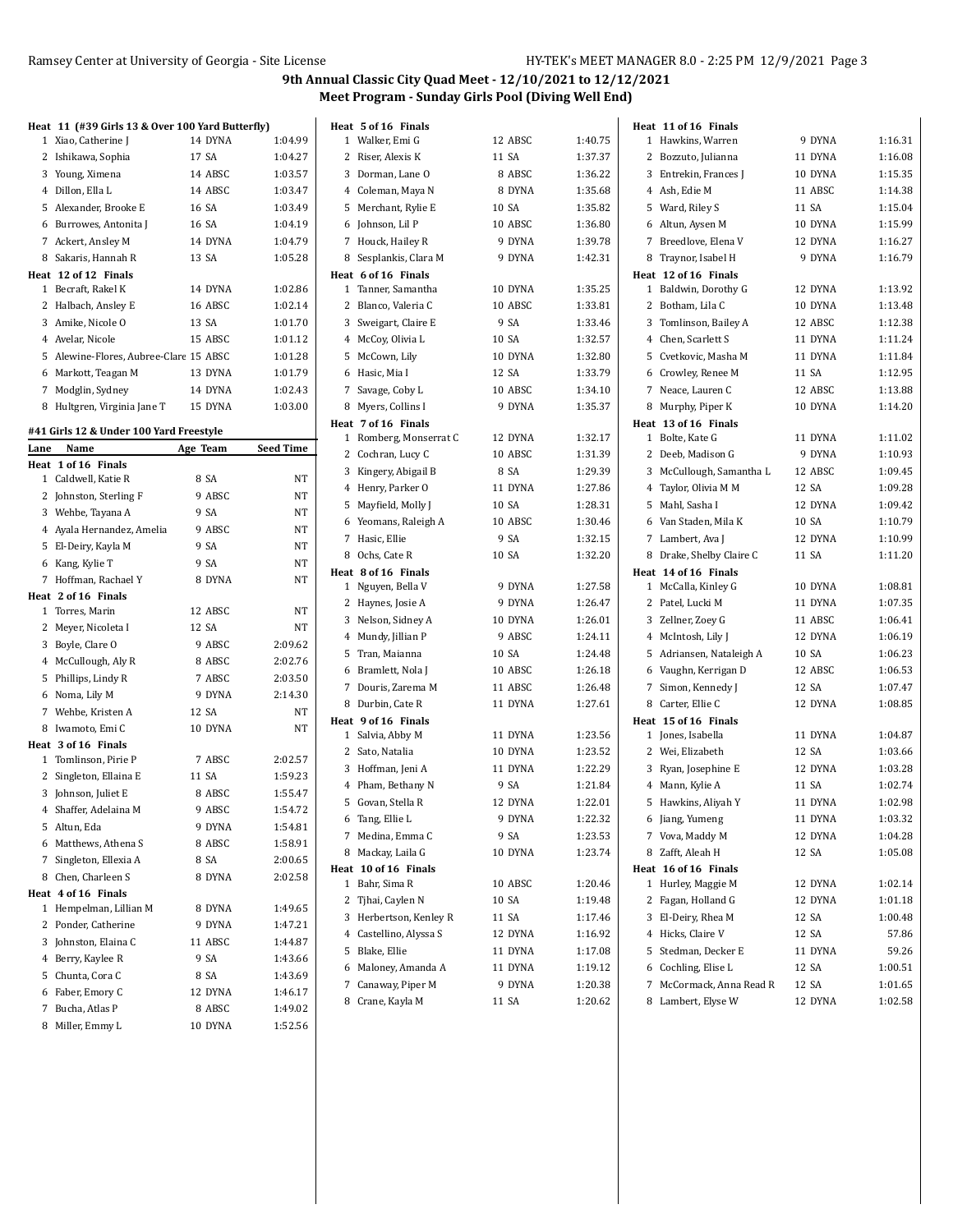| Lane | #43 Girls 13 & Over 100 Yard Freestyle<br>Name | Age Team           | Seed Time          | 1 Turcotte, Kaela E         | 13 DYNA | 1:04.33 | $1 \Gamma$     |
|------|------------------------------------------------|--------------------|--------------------|-----------------------------|---------|---------|----------------|
|      | Heat 1 of 15 Finals                            |                    |                    | 2 Kler, Camdyn A            | 16 DYNA | 1:04.18 | 2F             |
|      | 2 Turner, Elin E                               | 14 ABSC            | NT                 | 3 Griffin, Cassedy C        | 14 SA   | 1:03.50 | 3 G            |
|      | 3 Ayala Hernandez, Alessandra 13 ABSC          |                    | NT                 | 4 Butoiu, Victoria M        | 13 DYNA | 1:03.17 | 4 R            |
|      | 4 Shaffer, Marleighna M                        | 13 ABSC            | 1:30.95            | 5 Hampton, Heidi L          | 15 DYNA | 1:03.29 | 5 N            |
|      | 5 Jagavkar, Aanya H                            | 13 SA              | 1:36.16            | 6 Sedykh, Sasha L           | 13 DYNA | 1:03.64 | 6 Z            |
|      | 6 Jones, Bella G                               | 14 SA              | NT                 | 7 Cole, Mabry F             | 15 ABSC | 1:04.31 | 7 K            |
|      | Heat 2 of 15 Finals                            |                    |                    | 8 King, Ella C              | 13 DYNA | 1:04.36 | 8 S            |
|      | 1 Bebin Blackwell, Caitlyn C                   | 14 ABSC            | 1:24.37            | Heat 8 of 15 Finals         |         |         | Heat :         |
|      | 2 Butuc, Iris C                                | 14 SA              | 1:18.86            | 1 Wright, Isabel R          | 14 SA   | 1:02.68 | 1 <sub>L</sub> |
|      | 3 Chunta, Mazie C                              | 13 SA              | 1:16.92            | 2 Shine, Lea                | 15 DYNA | 1:02.21 | 2L             |
|      | 4 Licsko, Brooke M                             | 13 SA              | 1:15.90            | 3 Manzi, Caroline G         | 14 DYNA | 1:02.07 | 3 V            |
|      | 5 Jones, Samantha A                            | 13 SA              | 1:16.35            | 4 Entrekin, Anna L          | 13 DYNA | 1:01.90 | 4 N            |
|      | 6 Selvakumar, Lekha N                          | 13 DYNA            | 1:17.54            | 5 Wang, Can                 | 13 DYNA | 1:01.92 | 5S             |
|      | 7 Rodriguez, Isabella                          | 13 DYNA            | 1:23.47            | 6 Bates, Martha K           | 13 ABSC | 1:02.21 | 6 F            |
|      | 8 Salvo, Ella W                                | 13 DYNA            | 1:25.14            | 7 Lo Faro, Lidia A          | 14 DYNA | 1:02.59 | 7 E            |
|      | Heat 3 of 15 Finals                            |                    |                    | 8 Rey Sanchez, Miranda B    | 13 SA   | 1:02.81 | 8 A            |
|      | 1 Ayling, Michelle J                           | 13 DYNA            | 1:14.80            | Heat 9 of 15 Finals         |         |         | Heat :         |
|      | 2 Johnson, Caroline E                          | 13 DYNA            | 1:13.69            | 1 Haynes, Nora C            | 14 DYNA | 1:01.70 | 1 <sub>h</sub> |
|      | 3 Cochran, Kate V                              | 13 SA              | 1:13.02            | 2 Robinson, Hannah E        | 13 SA   | 1:01.46 | 2 F            |
|      | 4 Hunter, Faith N                              | 13 SA              | 1:10.51            | 3 Harding, Riley M          | 13 ABSC | 1:00.89 | 3 N            |
|      | 5 Welin, Malou E                               | 13 DYNA            | 1:12.86            | 4 Letsch, Emmie M           | 13 SA   | 1:00.55 | 4 F            |
|      | 6 Prince, Caroline G                           | 14 ABSC            | 1:13.58            | 5 Davis, Charlotte A        | 13 DYNA | 1:00.75 | 5 C            |
|      | 7 Overway, Mina                                | 13 DYNA            | 1:14.24            | 6 Tang, Katie M             | 14 DYNA | 1:01.01 | 6 F            |
|      | 8 Fambrough, Annabelle C                       | 13 DYNA            | 1:15.79            | 7 Houston, Evie G           | 13 DYNA | 1:01.59 | 7 E            |
|      | Heat 4 of 15 Finals                            |                    |                    | 8 Gerdes, Victoria S        | 15 DYNA | 1:01.85 | 8 Y            |
|      | 1 Cox, Caroline O                              | 14 SA              | 1:09.80            | Heat 10 of 15 Finals        |         |         | #45 Gi         |
|      | 2 Gundry, Abby M                               | 14 SA              | 1:08.69            | 1 Teague, Chloe J           | 16 SA   | 1:00.36 | Lane           |
|      | 3 Smith, Lynnette                              | 13 ABSC            | 1:08.22            | 2 Xiao, Catherine J         | 14 DYNA | 1:00.15 | Heat :         |
|      | 4 Jayakumar, Nila R                            | 13 DYNA            | 1:07.13            | 3 Evans, Caroline G         | 16 DYNA | 1:00.05 | 3 N            |
|      | 5 Lampa, Audrey L                              | 14 DYNA            | 1:07.56            | 4 Teyner, Kailey R          | 14 ABSC | 59.99   | 4 J            |
|      | 6 Hayes, Callie R                              | 13 ABSC            | 1:08.51            | 5 Britt, Mackenzie G        | 13 SA   | 1:00.00 | 5 P            |
|      | 7 Yeomans, Carson R                            | 13 ABSC            | 1:09.78            | 6 Mulford, Sydney J         | 16 DYNA | 1:00.11 | Heat 2         |
|      | 8 Preyer, Maddie O                             | 13 DYNA            | 1:10.14            | 7 He, Alethea L             | 14 ABSC | 1:00.18 | 2 A            |
|      | Heat 5 of 15 Finals                            |                    |                    | 8 Szabo, Aida S             | 13 SA   | 1:00.46 | 3 F            |
|      | 1 Toro, Mariela S                              | 14 SA              | 1:06.74            | Heat 11 of 15 Finals        |         |         | 4 N            |
|      | 2 Taylor, Shadia N                             | 13 SA              | 1:06.21            | 1 Hamilton, Hailey M        | 15 DYNA | 59.73   | 5 R            |
|      | 3 Cermak, Isabella I                           | 15 SA              | 1:05.96            | 2 Dodson, Amelia K          | 15 SA   | 59.61   | 6 E            |
|      | 4 Sow, Abby N                                  | 14 SA              | 1:05.49            | 3 Richard, Hailey E         | 14 DYNA | 59.28   | 7 V            |
|      | 5 Champney, Caroline L                         | 13 SA              | 1:05.62            | 4 Turcotte, Olivia M        | 13 DYNA | 58.98   | Heat:          |
|      | 6 Durbin, Laura A                              | 13 DYNA            | 1:06.01            | 5 Robertson, Leah E         | 14 SA   | 59.16   | 1 T            |
|      |                                                |                    |                    | 6 Jung, Julia H             | 13 SA   | 59.39   | 2 R            |
|      | 7 Williams, Zoe O<br>8 Etingof, Alex V         | 13 DYNA<br>14 DYNA | 1:06.60<br>1:06.79 | 7 Shen, Lori                | 13 DYNA | 59.68   | 3 P            |
|      | Heat 6 of 15 Finals                            |                    |                    | 8 Hultgren, Virginia Jane T | 15 DYNA | 59.96   | 4 S            |
|      | 1 Woodard, Ella M                              | 14 DYNA            | 1:04.91            | Heat 12 of 15 Finals        |         |         | 5 C            |
|      | 2 Deeb, Emily G                                | 13 DYNA            | 1:04.78            | 1 Streeter, Catherine F     | 16 SA   | 58.93   | 6 N            |
| 3    | Jayakumar, Isha R                              | 13 DYNA            | 1:04.60            | 2 Ackert, Ansley M          | 14 DYNA | 58.86   | 7 N            |
|      | 4 Fuchs, Sadie G                               | 14 DYNA            | 1:04.42            | 3 Peters, Sonia A           | 15 DYNA | 58.74   | 8 V            |
|      | 5 Price, Alex M                                |                    |                    | 4 Pursner, Rebecca J        | 16 ABSC | 58.60   |                |
|      |                                                | 14 DYNA            | 1:04.47            | 5 Heffner, Kaela A          | 13 SA   | 58.71   | Heat 4<br>1 J  |
| 6    | Wilson, Reese T                                | 13 DYNA            | 1:04.61            | 6 Foggin, Charlotte L       | 15 ABSC | 58.78   | 2 A            |
|      | 7 Jones, Hannah-Lisa K                         | 14 DYNA            | 1:04.79            | 7 Skillen, Emily K          | 15 SA   | 58.91   | 3 F            |
|      | 8 Wanjohi, Helen                               | 13 SA              | 1:05.45            | 8 Ibarra, Marina            | 13 DYNA | 58.94   | 4 S            |
|      |                                                |                    |                    |                             |         |         | 5 E            |
|      |                                                |                    |                    |                             |         |         |                |

| Heat 13 of 15 Finals                                               |          |                  |
|--------------------------------------------------------------------|----------|------------------|
| Dubin, Mylee L<br>1                                                | 15 DYNA  | 58.32            |
| 2 Robinson, Maggie E                                               | 16 SA    | 58.29            |
| 3 Greene, Emma A                                                   | 15 ABSC  | 57.86            |
| 4 Reilly, Makenna P                                                | 15 SA    | 57.71            |
| 5 Markott, Teagan M                                                | 13 DYNA  | 57.74            |
| 6 Zhou, Amelia H                                                   | 15 SA    | 58.20            |
| 7 Kennedy, Alice J                                                 | 17 ABSC  | 58.30            |
| 8 Simon, Brianna G                                                 | 17 DYNA  | 58.40            |
| Heat 14 of 15 Finals                                               |          |                  |
| 1 Dillon, Ella L                                                   | 14 ABSC  | 57.35            |
| 2 Lewis, Erin A                                                    | 17 DYNA  | 57.12            |
| 3 Webb, Ansley E                                                   | 14 DYNA  | 56.98            |
| 4 Marroquin, Eva S                                                 | 15 SA    | 56.82            |
| 5 Schaffer, Caroline R                                             | 15 DYNA  | 56.82            |
| 6 Hope, Maddie P                                                   | 17 ABSC  | 57.12            |
| 7 Burrowes, Antonita J                                             | 16 SA    | 57.14            |
| 8 Alexander, Brooke E                                              | 16 SA    | 57.37            |
| Heat 15 of 15 Finals                                               |          |                  |
| 1 Ishikawa, Sophia                                                 | 17 SA    | 56.79            |
| 2 Feild, Sarah A                                                   | 15 DYNA  | 56.57            |
| 3 Modglin, Sydney                                                  | 14 DYNA  | 56.22            |
| 4 Halbach, Ansley E                                                | 16 ABSC  | 55.26            |
| 5 Ochoa, Iris N                                                    | 15 SA    | 55.32            |
| 6 Hayes, Addie L                                                   | 17 ABSC  | 56.26            |
| 7 Baldwin, Anna M                                                  | 15 DYNA  | 56.63            |
| 8 Young, Ximena                                                    | 14 ABSC  | 56.81            |
| #45 Girls 12 & Under 50 Yard Backstroke                            |          |                  |
| Name<br>Lane                                                       | Age Team | <b>Seed Time</b> |
|                                                                    |          |                  |
|                                                                    |          |                  |
| 3 McCullough, Aly R                                                | 8 ABSC   | NΤ               |
| 4 Johnston, Sterling F                                             | 9 ABSC   | NΤ               |
| 5 Ponder, Catherine                                                | 9 DYNA   | NΤ               |
|                                                                    |          |                  |
| 2 Ayala Hernandez, Amelia 9 ABSC                                   |          | NΤ               |
| 3 Iwamoto, Emi C                                                   | 10 DYNA  | NΤ               |
| 4 Meyer, Nicoleta I                                                | 12 SA    | NΤ               |
| 5 Riser, Alexis K                                                  | 11 SA    | NΤ               |
| 6 Bak, Britney L                                                   | 10 SA    | NΤ               |
| 7 Wehbe, Tayana A                                                  | 9 SA     | NΤ               |
|                                                                    |          |                  |
| 1 Torres, Marin                                                    | 12 ABSC  | NΤ               |
| 2 Romberg, Monserrat C                                             | 12 DYNA  | 1:09.30          |
| 3 Phillips, Lindy R                                                | 7 ABSC   | 1:04.33          |
| 4 Shaffer, Adelaina M                                              | 9 ABSC   | 1:01.11          |
| Heat 2 of 14 Finals<br>5 Chen, Charleen S                          | 8 DYNA   | 1:01.49          |
| 6 Matthews, Athena S                                               | 8 ABSC   | 1:08.72          |
| 7 Noma, Lily M                                                     | 9 DYNA   | 1:09.83          |
| 8 Wehbe, Kristen A                                                 | 12 SA    | NΤ               |
| Heat 4 of 14 Finals                                                |          |                  |
| 1 Johnson, Juliet E                                                | 8 ABSC   | 59.02            |
| 2 Altun, Eda                                                       | 9 DYNA   | 56.77            |
| 3 Hoffman, Rachael Y                                               | 8 DYNA   | 55.74            |
| Heat 1 of 14 Finals<br>Heat 3 of 14 Finals<br>4 Sweigart, Claire E | 9 SA     | 52.24            |
| 5 Bucha, Atlas P                                                   | 8 ABSC   | 52.39            |
| 6 Hempelman, Lillian M                                             | 8 DYNA   | 55.99            |
| 7<br>Miller, Emmy L                                                | 10 DYNA  | 56.85            |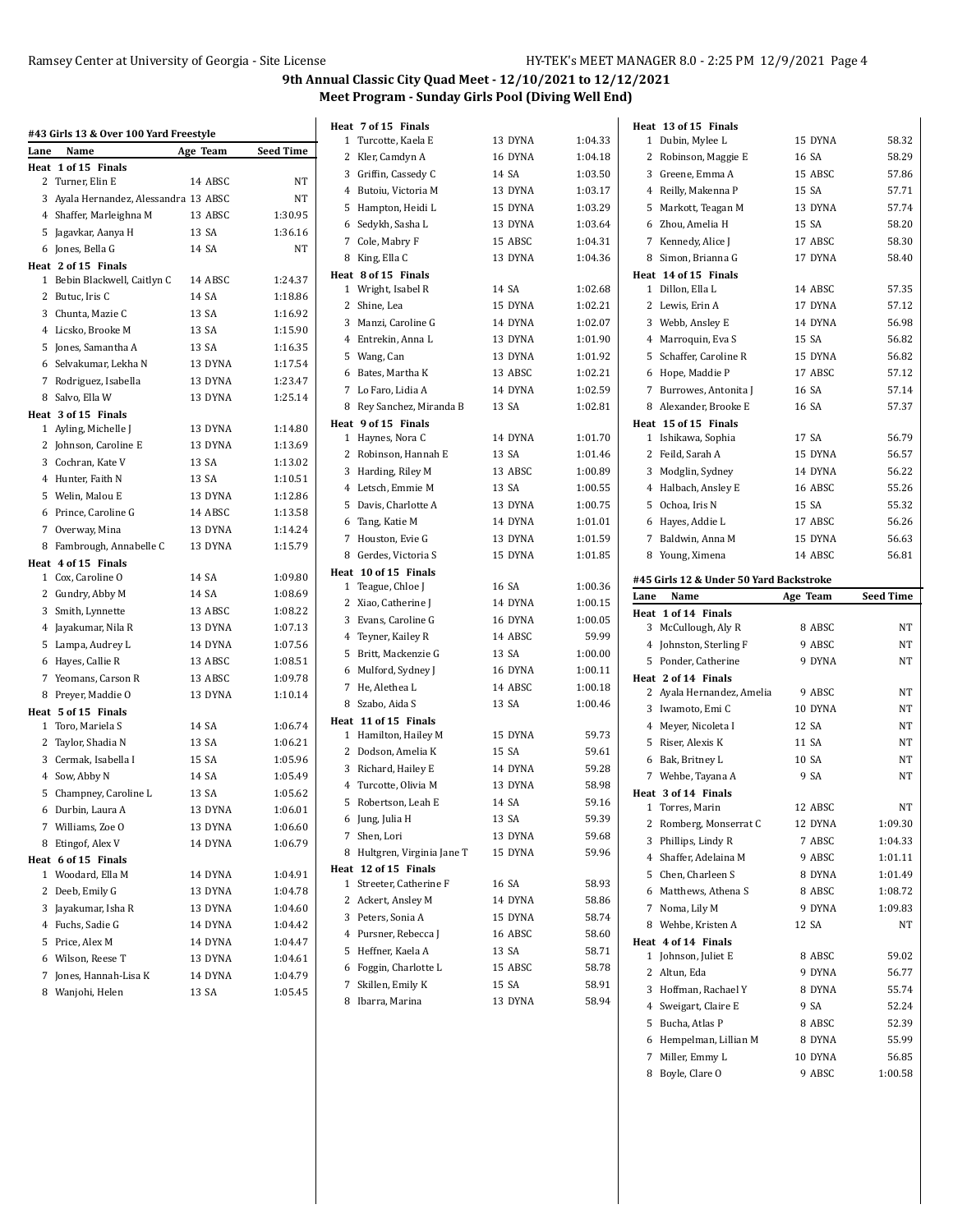$\ddot{\phantom{a}}$ 

## **9th Annual Classic City Quad Meet - 12/10/2021 to 12/12/2021 Meet Program - Sunday Girls Pool (Diving Well End)**

| Heat 5 (#45 Girls 12 & Under 50 Yard Backstroke) |         |       | Heat 11 of 14 Finals                     |          |                  |      | #49 Girls 13 & Over 200 Yard Backstroke      |          |                  |
|--------------------------------------------------|---------|-------|------------------------------------------|----------|------------------|------|----------------------------------------------|----------|------------------|
| 1 Sesplankis, Clara M                            | 9 DYNA  | 51.76 | 1 Entrekin, Frances J                    | 10 DYNA  | 40.32            | Lane | Name                                         |          | <b>Seed Time</b> |
| 2 Faber, Emory C                                 | 12 DYNA | 50.89 | 2 Baldwin, Dorothy G                     | 12 DYNA  | 40.12            |      | Heat 1 of 10 Finals                          | Age Team |                  |
| 3 Tanner, Samantha                               | 10 DYNA | 50.04 | 3 Breedlove, Elena V                     | 12 DYNA  | 39.33            |      | 2 Ochoa, Iris N                              | 15 SA    | NT               |
| 4 Caldwell, Katie R                              | 8 SA    | 49.53 | 4 Hawk, Blakely J                        | 11 ABSC  | 39.09            |      | 3 Jones, Samantha A                          | 13 SA    | NT               |
| 5 Taylor, Julianna L                             | 11 SA   | 49.54 | 5 Botham, Lila C                         | 10 DYNA  | 39.19            |      | 4 Bebin Blackwell, Caitlyn C                 | 14 ABSC  | NT               |
| 6 Berry, Kaylee R                                | 9 SA    | 50.23 | 6 Maloney, Amanda A                      | 11 DYNA  | 39.60            |      | 5 Salvo, Ella W                              | 13 DYNA  | NT               |
| 7 Douris, Zarema M                               | 11 ABSC | 51.64 | 7 Bozzuto, Julianna                      | 11 DYNA  | 40.18            |      |                                              |          |                  |
| 8 Hasic, Ellie                                   | 9 SA    | 52.04 | 8 Drake, Shelby Claire C                 | 11 SA    | 40.34            |      | 6 Johnson, Caroline E                        | 13 DYNA  | NT               |
| Heat 6 of 14 Finals                              |         |       | Heat 12 of 14 Finals                     |          |                  |      | 7 Jung, Julia H                              | 13 SA    | NT               |
| 1 McCown, Lily                                   | 10 DYNA | 48.88 | 1 Cvetkovic, Masha M                     | 11 DYNA  | 38.14            |      | Heat 2 of 10 Finals<br>1 Rodriguez, Isabella | 13 DYNA  | NT               |
| 2 Blanco, Valeria C                              | 10 ABSC | 48.53 | 2 Bolte, Kate G                          | 11 DYNA  | 37.88            |      |                                              | 13 SA    |                  |
| 3 Leveston, Morgan F                             | 12 SA   | 48.22 | 3 Deeb, Madison G                        | 9 DYNA   | 37.45            |      | 2 Chunta, Mazie C                            |          | NT               |
| 4 Johnson, Lil P                                 | 10 ABSC | 48.00 | 4 Jones, Melanie A                       | 10 SA    | 36.95            |      | 3 Ayala Hernandez, Alessandra 13 ABSC        |          | $\rm{NT}$        |
| 5 Cochran, Lucy C                                | 10 ABSC | 48.09 | 5 Vova, Maddy M                          | 12 DYNA  | 37.43            |      | 4 Hunter, Faith N                            | 13 SA    | 3:14.08          |
| 6 Dorman, Lane O                                 | 8 ABSC  | 48.38 | 6 Kehl, Brooke E                         | 12 DYNA  | 37.48            |      | 5 Durbin, Laura A                            | 13 DYNA  | NT               |
| 7 Waters, Madison L                              | 9 SA    | 48.82 | 7 Ash, Edie M                            | 11 ABSC  | 37.89            |      | 6 Selvakumar, Lekha N                        | 13 DYNA  | NT               |
| 8 Johnston, Elaina C                             | 11 ABSC | 49.15 | 8 Nelson, Sidney A                       | 10 DYNA  | 39.02            |      | 7 Licsko, Brooke M                           | 13 SA    | NT               |
| Heat 7 of 14 Finals                              |         |       | Heat 13 of 14 Finals                     |          |                  |      | 8 Shaffer, Marleighna M                      | 13 ABSC  | <b>NT</b>        |
| 1 Chunta, Cora C                                 | 8 SA    | 47.55 | 1 Adriansen, Nataleigh A                 | 10 SA    | 36.26            |      | Heat 3 of 10 Finals                          |          |                  |
| 2 Walker, Emi G                                  | 12 ABSC | 45.35 | 2 Patel, Lucki M                         | 11 DYNA  | 35.68            |      | 1 Preyer, Maddie O                           | 13 DYNA  | 2:55.49          |
| 3 Henry, Parker O                                | 11 DYNA | 45.19 | 3 Thomas, Gabby L                        | 11 SA    | 35.35            |      | 2 Prince, Caroline G                         | 14 ABSC  | 2:54.03          |
| 4 Kang, Kylie T                                  | 9 SA    | 44.95 | 4 Govan, Stella R                        | 12 DYNA  | 34.97            |      | 3 Etingof, Alex V                            | 14 DYNA  | 2:53.69          |
| 5 Ochs, Cate R                                   | 10 SA   | 45.14 | 5 Mann, Kylie A                          | 11 SA    | 35.27            |      | 4 Taylor, Shadia N                           | 13 SA    | 2:48.90          |
| 6 McCoy, Olivia L                                | 10 SA   | 45.31 | 6 Chen, Scarlett S                       | 11 DYNA  | 35.46            |      | 5 King, Ella C                               | 13 DYNA  | 2:50.44          |
| 7 Myers, Collins I                               | 9 DYNA  | 47.47 | 7 Simon, Kennedy J                       | 12 SA    | 36.24            |      | 6 Welin, Malou E                             | 13 DYNA  | 2:53.81          |
| 8 Kingery, Abigail B                             | 8 SA    | 47.86 | 8 McCormack, Anna Read R                 | 12 SA    | 36.43            |      | 7 Hobbs, Sophierose R                        | 14 ABSC  | 2:55.24          |
| Heat 8 of 14 Finals                              |         |       | Heat 14 of 14 Finals                     |          |                  |      | 8 Fambrough, Annabelle C                     | 13 DYNA  | 2:59.07          |
| 1 Houck, Hailey R                                | 9 DYNA  | 44.67 | 1 Jones, Isabella                        | 11 DYNA  | 34.49            |      | Heat 4 of 10 Finals                          |          |                  |
| 2 Savage, Coby L                                 | 10 ABSC | 44.21 | 2 Hutchins, Sydney M                     | 12 DYNA  | 33.95            |      | 1 Overway, Mina                              | 13 DYNA  | 2:46.26          |
| 3 Herbertson, Kenley R                           | 11 SA   | 42.95 | 3 Lambert, Elyse W                       | 12 DYNA  | 33.65            |      | 2 Lampa, Audrey L                            | 14 DYNA  | 2:44.59          |
| 4 Canaway, Piper M                               | 9 DYNA  | 42.33 | 4 Parrenas, Isabella R                   | 12 DYNA  | 32.16            |      | 3 Houston, Evie G                            | 13 DYNA  | 2:44.16          |
| 5 Sato, Natalia                                  | 10 DYNA | 42.84 | 5 Wei, Elizabeth                         | 12 SA    | 33.50            |      | 4 Smith, Lynnette                            | 13 ABSC  | 2:42.65          |
| 6 Yeomans, Raleigh A                             | 10 ABSC | 43.65 | 6 Fagan, Holland G                       | 12 DYNA  | 33.80            |      | 5 Wilson, Reese T                            | 13 DYNA  | 2:43.30          |
| 7 Tang, Ellie L                                  | 9 DYNA  | 44.44 | 7 Williams, Ellie L                      | 11 DYNA  | 34.31            |      | 6 Williams, Zoe O                            | 13 DYNA  | 2:44.51          |
| 8 Hasic, Mia I                                   | 12 SA   | 44.90 | 8 Van Staden, Mila K                     | 10 SA    | 34.90            |      | 7 Fuchs, Sadie G                             | 14 DYNA  | 2:45.71          |
| Heat 9 of 14 Finals                              |         |       |                                          |          |                  |      | 8 Sow, Abby N                                | 14 SA    | 2:46.76          |
| 1 Bramlett, Nola J                               | 10 ABSC | 42.25 | #47 Girls 12 & Under 200 Yard Backstroke |          |                  |      | Heat 5 of 10 Finals                          |          |                  |
| 2 Mayfield, Molly J                              | 10 SA   | 42.13 | Meet Qualifying: 2:56.59                 |          |                  |      | 1 Yeomans, Carson R                          | 13 ABSC  | 2:41.51          |
| 3 Murphy, Piper K                                | 10 DYNA | 41.94 | Lane Name                                | Age Team | <b>Seed Time</b> |      | 2 Jensen, Arden R                            | 13 SA    | 2:39.81          |
| 4 Zazzi, Grace A                                 | 8 SA    | 41.65 | Heat 1 of 3 Finals                       |          |                  |      | 3 Dubin, Mylee L                             | 15 DYNA  | 2:38.65          |
| 5 Rosser, Gabby S                                | 10 ABSC | 41.90 | 3 El-Deiry, Rhea M                       | 12 SA    | NΤ               |      | 4 Cermak, Isabella I                         | 15 SA    | 2:36.47          |
| 6 Durbin, Cate R                                 | 11 DYNA | 41.99 | 4 McCullough, Samantha L                 | 12 ABSC  | 2:56.59          |      | 5 Turcotte, Kaela E                          | 13 DYNA  | 2:38.12          |
|                                                  |         |       | 5 McLucas, Daphne O                      | 12 ABSC  | 2:56.59          |      | 6 Price, Alex M                              | 14 DYNA  | 2:39.65          |
| 7 Walker, Milan N                                | 11 SA   | 42.17 | Heat 2 of 3 Finals                       |          |                  |      | 7 Entrekin, Anna L                           | 13 DYNA  | 2:40.85          |
| 8 Crowley, Renee M                               | 11 SA   | 42.28 | 2 Tomlinson, Bailey A                    | 12 ABSC  | 2:56.59          |      | 8 Gundry, Abby M                             | 14 SA    | 2:42.46          |
| Heat 10 of 14 Finals                             |         |       | 3 Carter, Ellie C                        | 12 DYNA  | 2:54.33          |      | Heat 6 of 10 Finals                          |          |                  |
| 1 Tjhai, Caylen N                                | 10 SA   | 41.48 | 4 Jones, Isabella                        | 11 DYNA  | 2:41.42          |      | 1 Alewine-Flores, Aubree-Clare 15 ABSC       |          | 2:35.24          |
| 2 Altun, Aysen M                                 | 10 DYNA | 41.29 | 5 Jones, Melanie A                       | 10 SA    | 2:47.73          |      | 2 Sedykh, Sasha L                            | 13 DYNA  | 2:34.30          |
| 3 Bahr, Sima R                                   | 10 ABSC | 41.23 | 6 Neace, Lauren C                        | 12 ABSC  | 2:56.59          |      | 3 Prakash, Tanvi                             | 14 ABSC  | 2:34.08          |
| 4 Hawkins, Warren                                | 9 DYNA  | 41.03 | 7 Zellner, Zoey G                        | 11 ABSC  | 2:56.59          |      | 4 Gerdes, Victoria S                         | 15 DYNA  | 2:32.59          |
| 5 Mackay, Laila G                                | 10 DYNA | 41.17 | Heat 3 of 3 Finals                       |          |                  |      | 5 Lo Faro, Lidia A                           | 14 DYNA  | 2:32.66          |
| 6 Austin, Addyson E                              | 10 SA   | 41.25 | 1 Hawkins, Aliyah Y                      | 11 DYNA  | 2:39.32          |      | 6 Hultgren, Virginia Jane T                  | 15 DYNA  | 2:34.11          |
| 7 Mundy, Jillian P                               | 9 ABSC  | 41.31 | 2 McIntosh, Lily J                       | 12 DYNA  | 2.37.33          |      | 7 Reilly, Makenna P                          | 15 SA    | 2:34.72          |
| 8 Haynes, Josie A                                | 9 DYNA  | 41.57 | 3 Stedman, Decker E                      | 11 DYNA  | 2.25.30          |      | 8 Wanjohi, Helen                             | 13 SA    | 2:36.38          |
|                                                  |         |       | 4 Hicks, Claire V                        | 12 SA    | 2:16.65          |      |                                              |          |                  |

5 Waters, Ella J 12 SA 2:24.70 Hurley, Maggie M 12 DYNA 2:27.46 Zafft, Aleah H 12 SA 2:38.21 8 Vaughn, Kerrigan D 12 ABSC 2:39.86